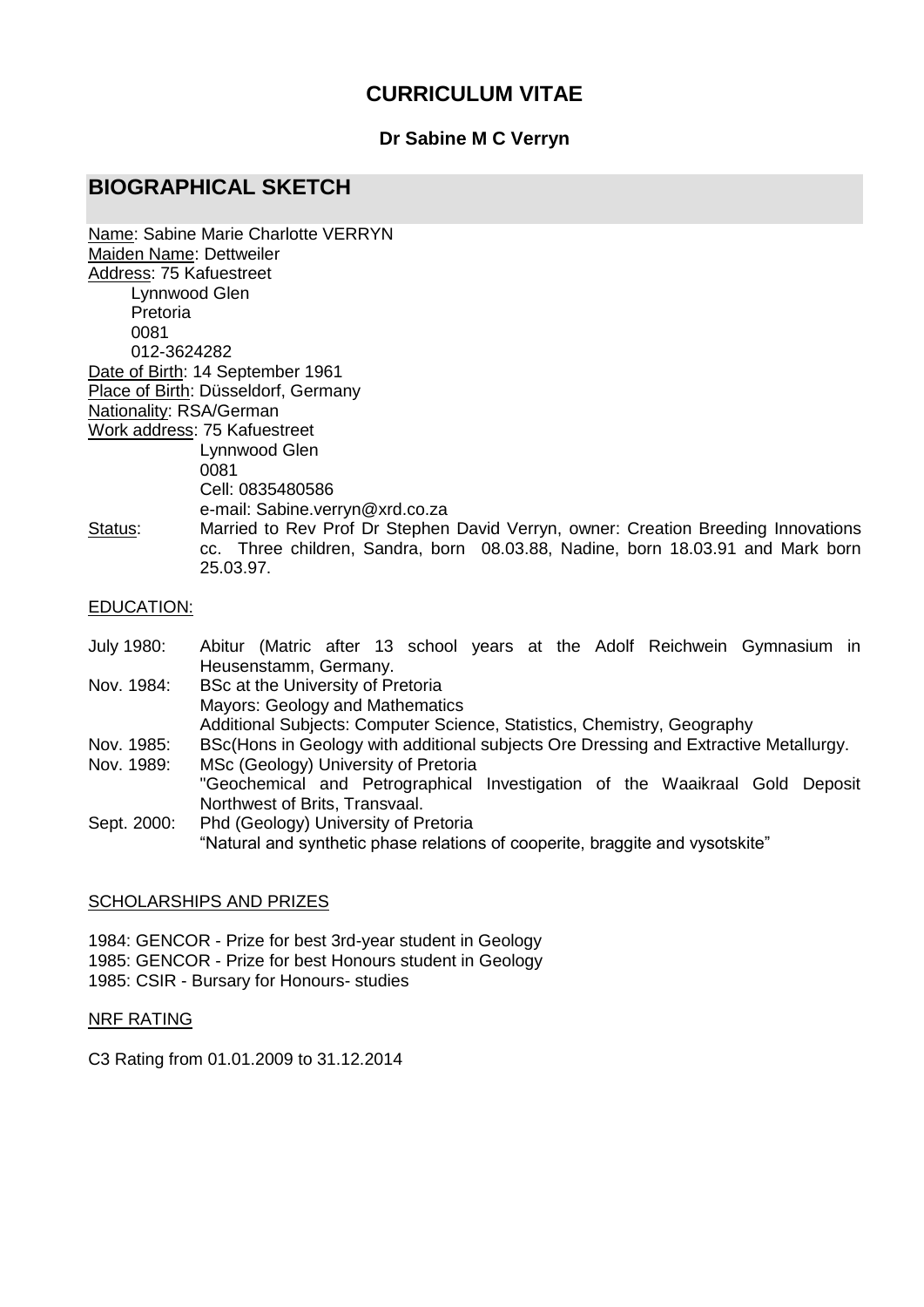## WORK EXPERIENCE

| Name of employer               | Capacity and/or type of work           | <b>Period</b><br>From mm//yy to mm//yy |
|--------------------------------|----------------------------------------|----------------------------------------|
| University of Pretoria         | X-Ray Diffraction Operator Grade II    | Feb. 1986 - Dec. 1987                  |
| University of Pretoria         | X-Ray Diffraction Operator Grade I     | Jan. 1988 - Dec. 1989                  |
| University of Pretoria         | Scientific Analyst (X-Ray Diffraction) | Jan. 1990 - January 2009               |
| XRD Analytical & Consulting cc | Owner, Director, Analyst               | January 2009 -                         |

## TEACHING EXPERIENCE

| <b>Courses presented</b>                                                                                                            |                                                             |                               |  |  |  |  |
|-------------------------------------------------------------------------------------------------------------------------------------|-------------------------------------------------------------|-------------------------------|--|--|--|--|
| Course                                                                                                                              | Level (e.g. second year, Masters)                           | Self developed<br>(Yes or No) |  |  |  |  |
| X-Ray<br>Introduction<br>Powder<br>to<br>Diffraction 1998-2008                                                                      | (GLY701) Geology Honours                                    | Yes                           |  |  |  |  |
| X-Ray<br>Introduction to<br>Powder<br>Diffraction 1998-2006<br>2004,<br>April<br>March 2005. June 2006.<br>2007.<br>2008,2009, 2010 | (NPA700)<br>Metallurgical<br>Masters,<br>Engineering        | Yes                           |  |  |  |  |
| X-Ray<br>Introduction<br>Powder<br>to<br>Diffraction 1998-2006<br>2005, 2006, 2007, 2008, 2009, 2010,<br>2011, 2012                 | (GMI210)<br>Metallurgical<br>second<br>year,<br>Engineering | Yes                           |  |  |  |  |
| Mineralogy (GLY 201) 2006, 2007,<br>2008, 2009 - 2018                                                                               | Second year                                                 | XRD - yes                     |  |  |  |  |

| Other education and pedagogic courses presented                                                                                            |                                                                                                                                   |                                                                                                                                |  |  |  |  |
|--------------------------------------------------------------------------------------------------------------------------------------------|-----------------------------------------------------------------------------------------------------------------------------------|--------------------------------------------------------------------------------------------------------------------------------|--|--|--|--|
| Course                                                                                                                                     | Year                                                                                                                              | <b>Institution</b>                                                                                                             |  |  |  |  |
| Introduction to X-Ray Powder<br>Diffraction Course originally<br>presented as part of GLY701<br>presented through CE@UP as short<br>course | May 2002, April 2003,<br>November 2003, March<br>2004, April 2005,<br>September 2006,<br>March 2006, 2007,<br>2008, November 2008 | University of Pretoria                                                                                                         |  |  |  |  |
| Short Course in X-Ray Diffraction -<br>Co-Presenter                                                                                        | 2004                                                                                                                              | Rand Afrikaans University                                                                                                      |  |  |  |  |
| Advanced XRD and Rietveld<br>refinement course - Co-presenter                                                                              | 2005, 2007                                                                                                                        | This course is presented in conjunction with<br>MINSA (Mineralogical Society of South Africa) at<br>University of Johannesburg |  |  |  |  |
| Introduction<br>X-Ray<br>Powder<br>to<br><b>Diffraction</b>                                                                                | 2008                                                                                                                              | Geological Survey of Botswana                                                                                                  |  |  |  |  |
| Short Course in X-Ray Diffraction                                                                                                          | 2009                                                                                                                              | Exxaro                                                                                                                         |  |  |  |  |
| <b>Basic XRD Course - PANalytical</b>                                                                                                      | 2009 to date                                                                                                                      | PANalytical                                                                                                                    |  |  |  |  |
| Rietveld XRD Course - PANalytical                                                                                                          | 2009 to date                                                                                                                      | PANalytical                                                                                                                    |  |  |  |  |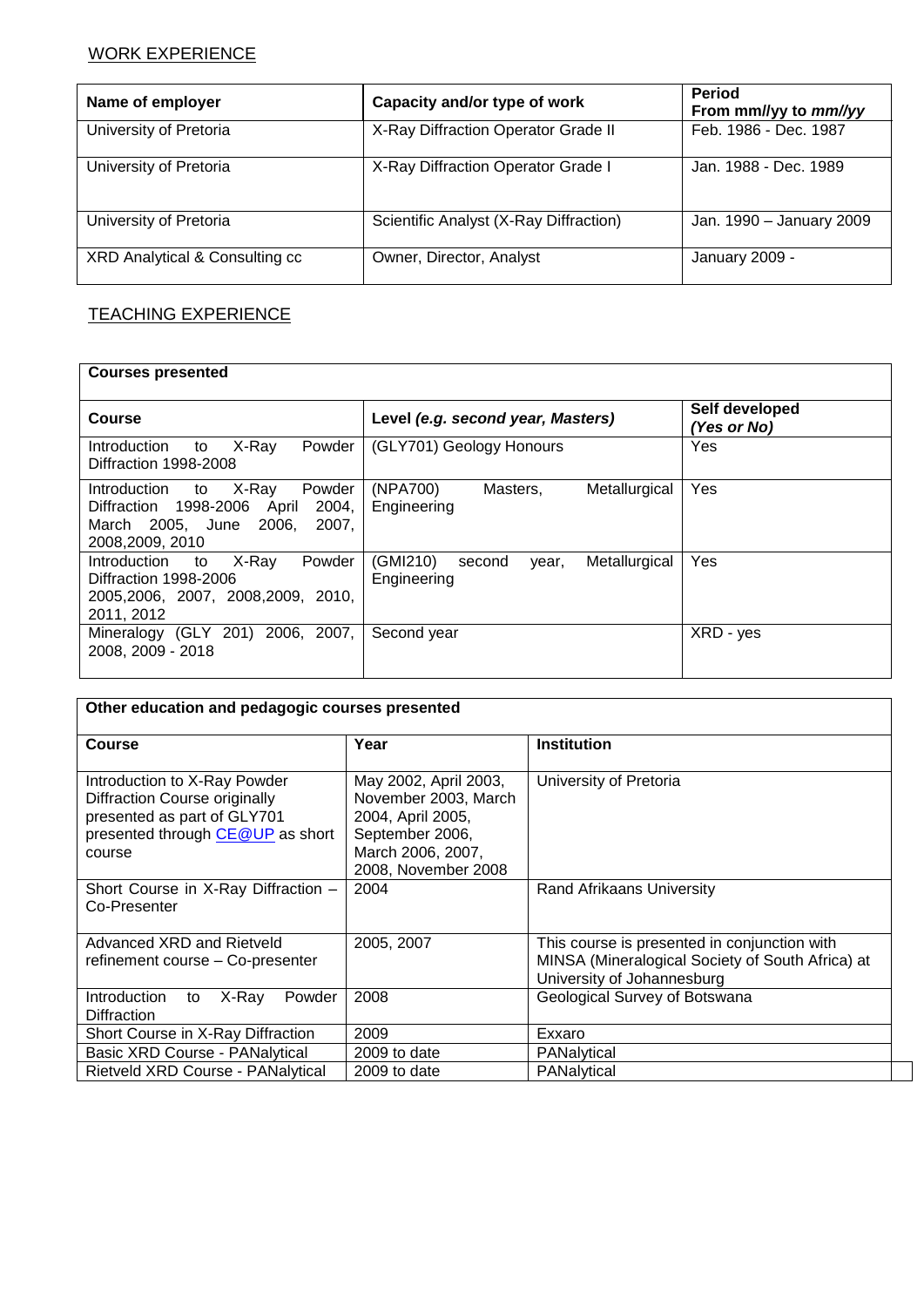#### **SUMMARY**

After completing my schooling in Germany in 1980 I commenced my studies at the University of Pretoria in 1981, which I completed with a PhD in Geology in 2000. In 1984 I received the GENCOR - Prize for best 3rdyear student in Geology and in 1985 the GENCOR - Prize for best Honours student in Geology. I am married to Rev Prof Dr Stephen Verryn and we have 3 children.

I am an author or co-author of 33 peer-reviewed papers in scientific journals and have been presenter or copresenter of 42 papers at international conferences.

I am a member of the Geological Society of South Africa (and elected as a fellow in 2009) and of the Mineralogical Association of South Africa. In the latter I have been on the elected executive committee since 2001 and was elected Vice Chairperson in 2005 and Chairperson in 2006, Vice Chair in 2008, Chair 2009, Vice chair 2013. From 2010-2016, I represented MINSA on the GSSA Council and am member of the meetings portfolio of the GSSA.

I have been 2<sup>nd</sup> vice president of the International Mineralogical Association from 2012-2014. I am also a member of the South African Crystallographic Society (SACrS) and the South African Spectroscopic Society as well as the Canadian Mineralogical Association as well as the German Mineralogical Association. As a member of the South African Coal Ash Association (SACAA) I was elected onto their council.

In 2006, I was elected as the South African Representative on the International Mineralogical Association's Commission on New Minerals, Nomenclature and Classification (CNMNC). This involves assessing new mineral proposals as well as reclassification and renaming of minerals on a monthly basis in an international committee. I resigned from this responsibility in 2014.

Since 1986 I have been responsible for the running of the X-Ray Powder Diffraction Unit at the X-Ray analytical facility, which is attached to the Department of Geology at the University of Pretoria. In that time I have been involved in numerous research projects involving X-ray diffraction analysis as well as training of students, personnel and other X-ray scientists and analysts.

The acquisition of a new PANalytical X'Pert PRO X-Ray Powder Diffractometer in 2005, which is equipped with a high temperature chamber as well as open Eularian Cradle for texture and residual stress analysis opened a variety of new possibilities for research. Acquisition of sophisticated software for data interpretation is hugely beneficial. I research and collaborate in projects involving quantitative analysis, process control, texture, and stress analysis. Using the resources available I have developed into a specialist in the field of X-ray powder diffraction and am often asked for assistance and advice by ex-colleagues, other tertiary institutions and companies.

I have organized local symposia and workshops involving international scientists in 2001, 2005, 2006 and 2012 and 2018 relating to cement materials, alternative materials and, X-ray diffraction as well as analytical techniques.

I have been on the organizing committee for the Geoanalysis 2009 conference of International Association of Geoanalysts to be held in South Africa in September 2009.

Together with the MINSA (Mineralogical Association of South Africa) committee, I prepared a bid to hold the 21st General Meeting of the International Mineralogical Society in South Africa in 2014, which was successful. With that, I was on the organizing committee for the 20<sup>th</sup> General Meeting of the International Mineralogical Society in Budapest in 2010.

I see myself as a leading scientist in South Africa in the field of Powder Diffraction and especially quantitative Powder Diffraction analysis.

From the beginning of 2009 I am continuing my career via my own Company "XRD Analytical and Consulting cc" I am a consultant at Exxaro as well as PANalytical and am still approached to assist Staff and student at the University of Pretoria as well as UWC, NWU, UCT, Stellenbosch, WIS, UWC, TUT, VUT and others. Clients include Exxaro, CSIR, Vergenoeg Mine, SGS, Mintek, DeBeers, Afrisam, Lafarge, Aurecon, Batman, Corobrick, Hatch, Geostrada, Geostratum, Waterlab, Minova, Vametco, PMC, Anglo, Waterlab, and many others.

I have been appointed as "Extraordinary Lecturer" in the Department of Materials Science and Metallurgical Engineering from 2009 to end 2011 as well as part time lecturer from 2012 to 2018.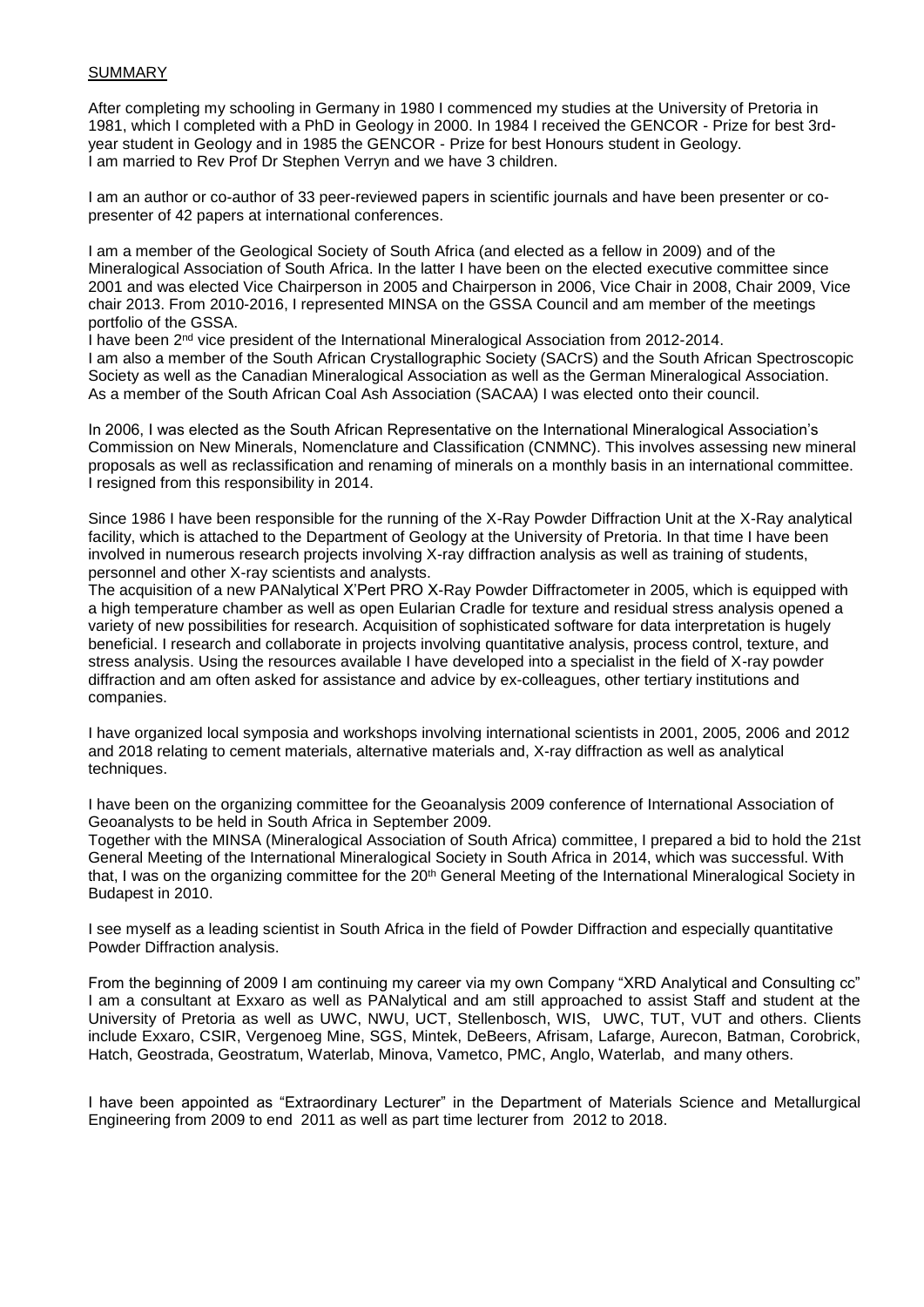### MEMBERSHIP IN NATIONAL AND INTERNATIONAL BODIES

Geological Society of South Africa – Member – elected Fellow in 2009 – on Council Mineralogical Society of South Africa – Co-opted Committee Member since 2001, Vice-chair person in 2005, Chair Person in 2006, Elected Committee Member 2007, Vice-chair 2008, Chair 2009/10, Vice Chair 2013/14, Chair 2014/2015 Spectroscopic Society of South Africa – Member German Mineralogical Association South African Coal Ash Association – Council Member Fossil Fuel Foundation SA Council for Scientific Professions – registered as natural scientist Geological Association of Africa International Mineralogical Associatio (IMA) 2nd Vice President (2010-2014), Council Member 2014- 2016

### CONFERENCE ORGANIZING COMMITTEES

Geoanalysis 2009 – member of organizing committee IMA2010 – (Meeting of the International Mineralogical Association – Budapest) - member of organizing committee CAG23 – Colloquium on African Geology - member of organizing committee IMA2014 - (Meeting of the International Mineralogical Association –South Africa)

- Chair of the organizing committee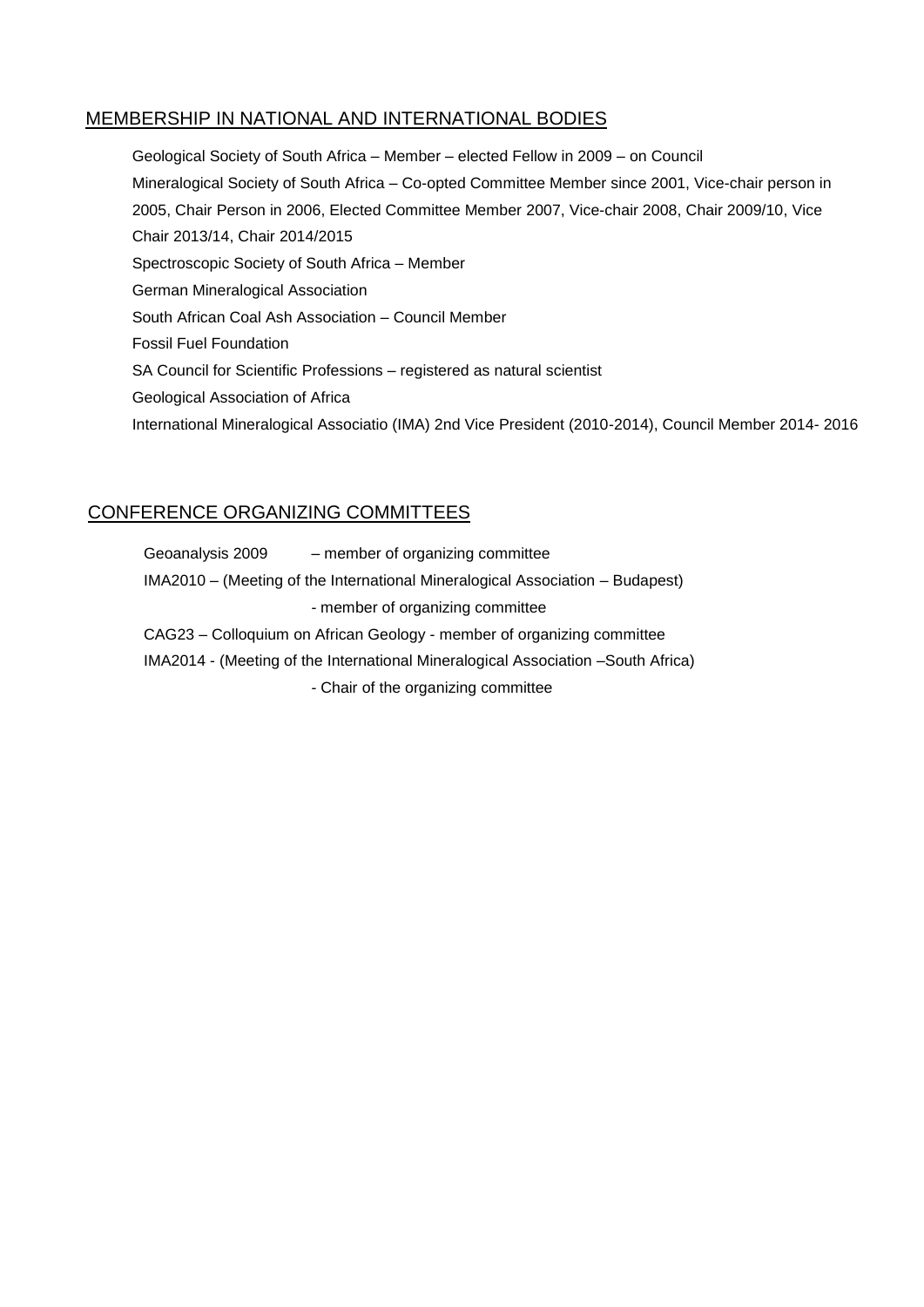#### PUBLICATIONS IN PEER-REVIEWED OR REFEREED JOURNALS

Verryn, S.M.C., Von Gruenewaldt, G. and Merkle, R.K.W. (1991) Petrogenetic implications of mineralogical and geochemical features of rocks hosting the Waaikraal gold deposit, northwest of Brits, Transvaal. South African Journal of Geology 94, 204-211.

Verryn, S.M.C., Merkle, R.K.W. and Von Gruenewaldt, G. (1991) Gold- and associated ore minerals of the Waaikraal deposit, northwest of Brits, Bushveld Complex. European Journal of Mineralogy 3, 451-466.

Merkle, R.K.W. and Verryn, S.M.C. (1991) Coexisting cooperite and braggite - new data. ICAM '91, Proceedings Volume 2, Paper 61, 16 p.

Verryn, S.M.C. and Merkle, R.K.W. (1994) Compositional variation of cooperite, braggite, and vysotskite from the Bushveld Complex. Mineralogical Magazine 58, 223-234.

Verryn, S.M.C. and Merkle, R.K.W. (1996) Observations on factors affecting the compositional variation of synthetic "cooperite" in the system Pt-Pd-Ni-S at 1000°C. Neues Jahrbuch für Mineralogie Monatshefte, 471-482.

Merkle, R.K.W., Pikl, R., Verryn, S.M.C. and De Waal, D. (1997) A Raman spectroscopic investigation of synthetic "cooperite", (Pt,Pd,Ni)S. Neues Jahrbuch für Mineralogie Monatshefte 518-528.

Pikl, R., de Waal, D., Merkle, R.K.W., and Verryn, S.M.C. (1998) Raman spectra and factor group analysis of synthetic "braggite", (Pt,Pd,Ni)S. Proceedings of the XVI<sup>th</sup> International Conference on Raman Spectroscopy, Cape Town, Sept. 1998;

Merkle, R.K.W., Pikl, R., Verryn, S.M.C. and De Waal, D. (1999) Raman spectra of synthetic "braggite", (Pd,Pt,Ni)S. Mineralogical Magazine, **63(3)**, 363-367

Pikl, R., De Waal, D., Merkle, R.K.W..and Verryn, S.M.C. (1999) Raman spectroscopic identification of synthetic "braggite" (Pd,Pt,Ni,S) samples in comparison with synthetic "cooperite". Applied Spectroscopy, **53(8)**, 927-930.

Verryn, S.M.C. and Merkle, R.K.W. (2000) Synthetic "cooperite", "braggite", and "vysotskite" in the system PtS-PdS-NiS at 1100°C, 1000°C, and 900°C. Mineralogy and Petrology, **68,** 63-73

Verryn, Sabine M.C. and Paul M. P. B. Meulenbeeld (2000) A new locality for Chapmanite ((Sb(OH)Fe2(SiO4)2) at a Lead-Silver-Zinc Deposit near Argent Station, Mpumalanga, South Africa**,** N.Jhb. Miner. Mh., 85-90.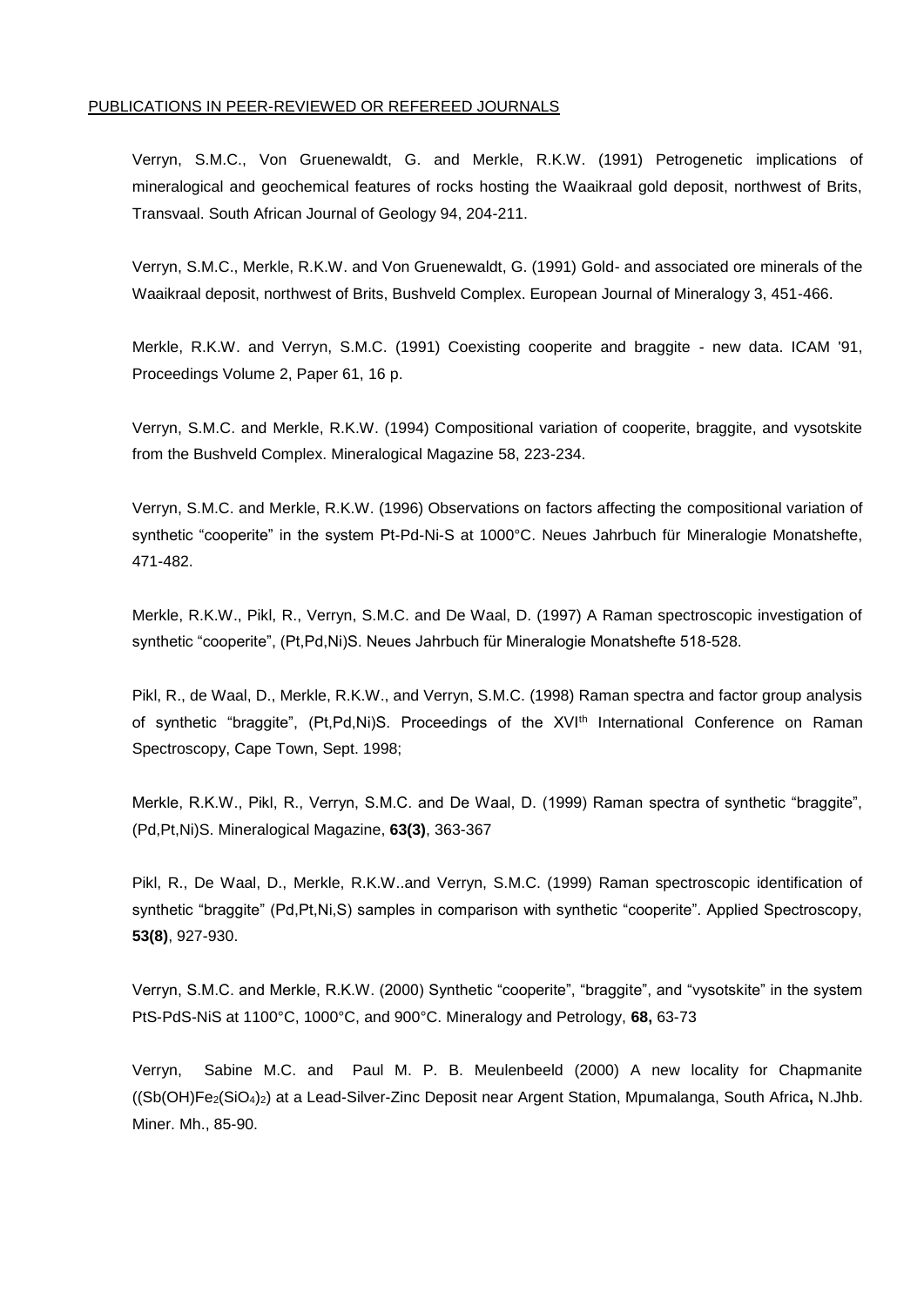Verryn, S.M.C. and Merkle, R.K.W. (2000) Stability fields and Ni-content in synthetic "cooperite", "braggite", abd "vysotskite" between 1200EC and 700EC. Proceedings of the Sixth International Congress on Applied Mineralogy, ICAM2000, Göttingen, Germany, 17-19 July 2000, 451-454

Smit, E., Manoun, B., Verryn, S.M.C. and de Waal, D. (2001) Improvement of X-ray powder diffraction Patterns of the spin transition polymer [Fe(Htrz)3](ClO4)2.1.85H2O. Powder Diffraction, 16(1), 37-41.

Verryn,S.M.C. and Merkle, R.K.W. (2002) The system PtS-PdS-NiS between 1200° and 700°C. Canadian Mineralogist (40), 571-584

Merkle, R.K.W., Franklyn, C.B,, Przybylowicz, and Verryn, S.M.C. (2002) Intercomparison of electron probe micro-analyses and particle induced X-ray emission analyses of Pt-Pd-Ni-S matrices. Nuclear Instruments and Methods in Physics Research B 190, 821-825

Verryn, S.M.C. and Merkle, R.K.W. (2002)The system PtS-PdS-NiS between 1200° and 700°C. Canadian Mineralogist **(40)**, 571-584

Labuschagne. F.J.W.J., Verryn, S.M.C., and Focke, W.W. (2003) X-ray powder diffraction data for Ammonium D-Gluconate, C6H11O-<sup>7</sup>NH<sup>4</sup> + . Powder Diffraction, **18(2)**, 162-165

Manoun, B, Popovic, L, de Waal, D and SMC Verryn (2003) Rietveld refinements of a new solid solution Ba(3-x)Srx(PO4)2 (0#x#3) Powder Diffraction, **18(2)**, 122-128

Merkle, RKW and Verryn, SMC (2003) Cooperite and Braggite from the Bushveld Complex: implications for the miscibility gap and identification. Miner. Deposita, **38**, 381-388

Madivate, C.M. de O., Malate, A.M., Verryn, S & Loubser, M (2004) Energy Requirement for Firing Porcelain. Bull. Chem. Soc. Ethiop. 18(1), 1-8

Mutale C.-T., A.S. Tuling and S.M.C. Verryn (2004) Identification of solid titanium oxides inclusions in steel melt at 1600øC**,** STEEL GRIPS - Journal of Steel and Related Materials p48-52

De Villiers J.P.R, S.M.C. Verryn, and M.A. Fernandes. (2004) Disintegration in high grade titania slags: Low temperature oxidation reactions of ferro-pseudobrookite. Mineral Processing and Extractive Metallurgy (Trans. Inst. Min. Metall. C) August 2004 Vol. 113 C9

Prinsloo LC, Wood N, Loubser M, Verryn SMC and Tiley S. 2005. Re-dating of Chinese celadon shards excavated on Mapungubwe Hill, a 13th century Iron Age site in South Africa, using Raman spectroscopy, XRF and XRD. Journal of Raman Spectroscopy. 36: 806–816.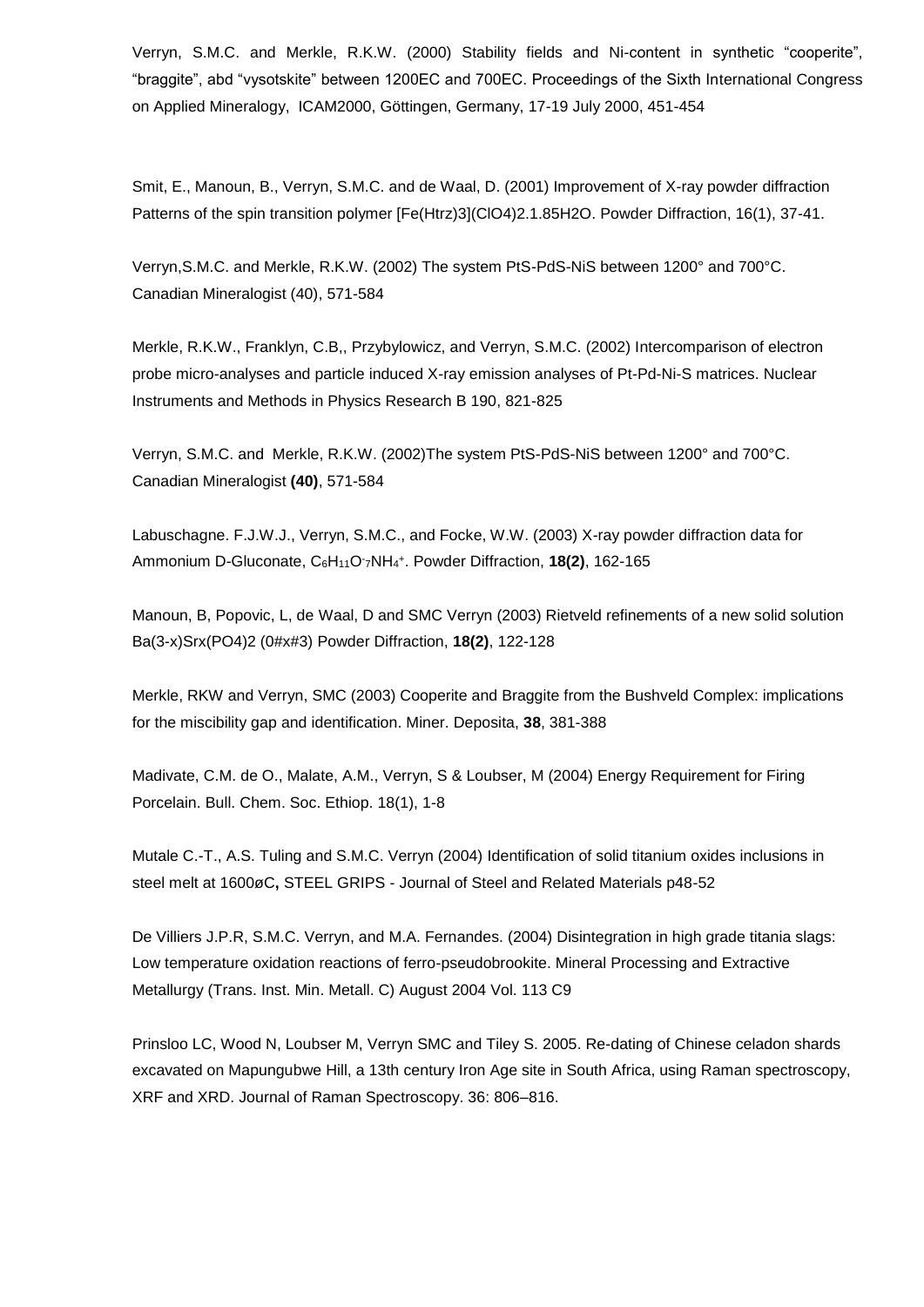de Villiers JPR and Verryn, S, (2007), Modern techniques in X-ray diffraction applied to metallurgy OURNAL OF THE SOUTH AFRICAN INSTITUTE OF MINING AND METALLURGY Volume: 107 Issue: 2 Pages: 83-86

Nhlapo, N., T Motumi, E. Landman, SMC Verryn and WW Focke (2008) Surfactant-assisted fatty acid intercalation of layered double hydroxides. J Mater. Sci., 43: 1033-1043.

Labuschagne, Philip; Willem A Germishuizen; Sabine Verryn, Francois S Moolman (2008) "Improved oxygen barrier performance of poly(vinyl alcohol) films through hydrogen bond complex with poly(methyl vinyl ether-co-maleic acid) European Polymer Journal 44, 2146-2152

Verryn, SMC (2008) X-Ray powder diffraction data for Chromite from the UG-2 of the Bushveld Complex, South Africa, South African Journal of Geology,, 225-228

Loubser, M and Verryn, SMC (2008) Combining XRF and XRD analyses and sample preparation to solve mineralogical problems. South African Journal of Geology, 229-238

Focke, Walter Wilhelm; Nontete Susan Nhlapo; Lumbidzani Moyo; Sabine Marie Charlotte Verryn (2010) Thermal Properties of Lauric- and Stearic Acid Intercalated Layered Double Hydroxides, *Molecular Crystals and Liquid Crystals*, 1563-5287, Volume 521, Pages 168 – 178

Szucs, Zoltan; Danie Moolman; Sabine Verryn and Jan Rijn Zeevaart (2010) The metal Rhodium does not have allotropes, J Radioanal Nucl Chem **284**, 239-243

Oboirien, B.O., A.D. Engelbrecht, B.C. North, Vivien M. du Cann, S Verryn, R. Falcon (2010) Study on the structure and gasification characteristics of selected South African bituminous coals in fluidised bed gasification, Fuel Processing Technology,

J.H. Potgieter, D.J. Delport, S. Verryn and S.S. Potgieter-Vermaak, Chloride-binding Effect of Blast Furnace Slag in Cement Pastes Containing Added Chlorides S. Afr. J. Chem., 2011, 63, 108–114,

Moyo, Lumbidzani; Focke, Walter W; Labuschagne, Frederick J W J; and Verryn; Sabine (2012) Layered Double Hydroxide Intercalated with SodiumDodecyl Sulfate; Molecular Crystals and Liquid Crystals[Volume 555,](http://www.tandfonline.com/loi/gmcl20?open=555#vol_555) [Issue 1](http://www.tandfonline.com/toc/gmcl20/555/1)

Meier, Roger, Jennifer Anderson, Sabine Verryn (2012) Industrial X-ray Diffraction Analysis of Building Materials in: Applied Mineralogy of Cement and Concrete eds: Broekmans, MATM and Poellmann H, Reviews in Mineralogy and Geochemistry Vol 74, Mineralogical Society of America and The Geochemical Society, pp 147-167

Verryn … (2012)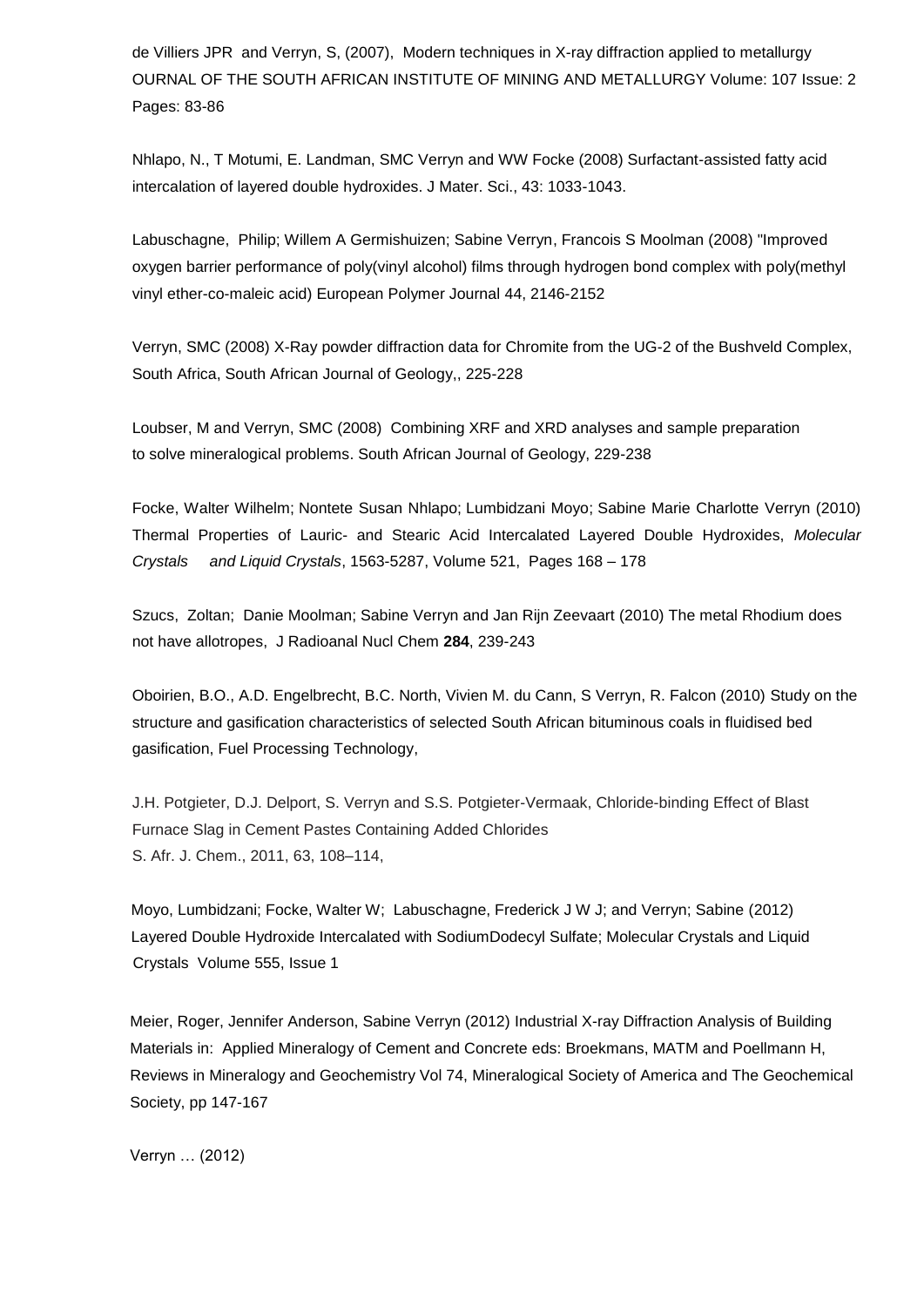Paul M. P. B. Meulenbeld, Wiebke Grote & Sabine Verryn (2014) The Albert Silver Mine and Trippkeite Occurrence, Mpumalanga, South Africa, Rocks & Minerals, 89:5, 416-423,

+ a few more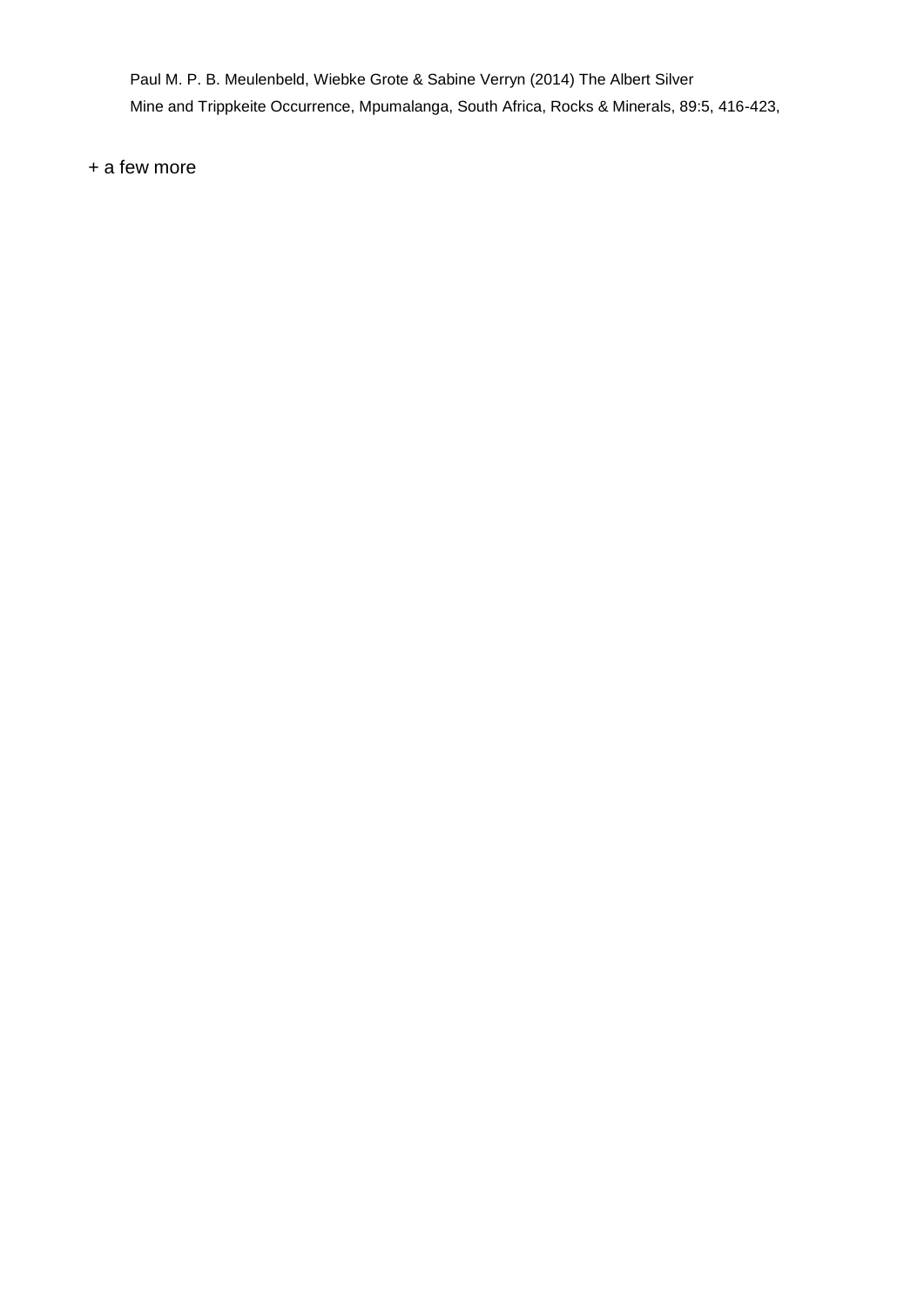## National Conferences

Verryn, Sabine, Herbert Pöllmann & Elsabé Kearsley (2005) A study of the use of ferro- and silico manganese slag in ordinary Portland cement – a starting point for further investigations. Workshop and symposium Alternative raw materials and methods in cement chemistry, Pretoria, September 6-7 2005

Verryn, SMC (2003) Sample Preparation for XRD SASS Sample Preparation Workshop, 29 30 October 2003. Pretoria.

Verryn, SMC (2011) XRD Applications in coal characterization (guest speaker) User day XRD in Mining, 21 Sept 2011, Johannesburg

Verryn, Sabine , Characterization of Ash – X-Ray Diffraction, The South African Coal Ash Association Workshop On The Utilisation Of Coal Ash 13 October 2011 Sanlam Auditorium, Conference Centre, University of Pretoria

Verryn, Sabine. (2011) The Waaikraal Project – Challenges of small deposits presented at the Gold Day by The Directorate of Professional Programmes of the Geological Society of South Africa Wednesday 13 April 2011 Glen Hove Conferencing, 52 Glenhove Road, Melrose, Johannesburg

Verryn, Sabine (2012) X-Ray Powder Diffraction – presented at the Geochemical and Mineralogical Analysis Day by The Directorate of Professional Programmes of the Geological Society of South Africa Friday 20 April 2012 Bytes Conference Centre, Midrand, Johannesburg

Verryn, S (2012) X-ray analysis in the Fe-Mn Industry – presented at Manganese & Iron Ore Day by The Directorate of Professional Programmes of the Geological Society of South Africa Friday 14 September 2012 Glen Hove Conference Centre, Melrose, Johannesburg

And many others …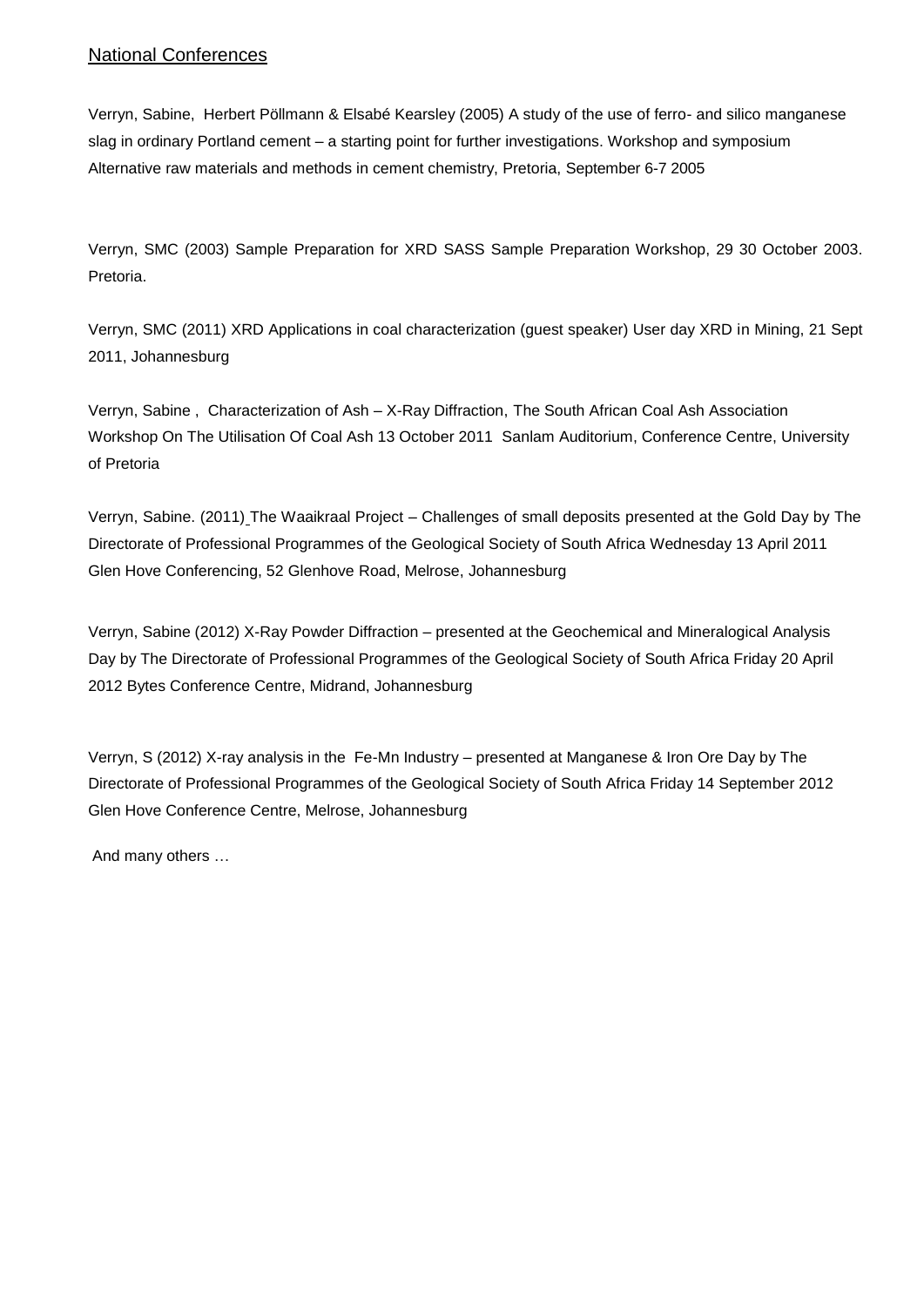#### **International Conferences**

.

.

Verryn, S.M.C., Von Gruenewaldt, G. and Merkle, R.K.W. (1990) Geochemical and petrographical investigation of the Waaikraal gold deposit, northwest of Brits, Transvaal. Geocongress '90 Capetown, Abstracts.

Merkle, R.K.W. and Verryn, S.M.C. (1991) Coexisting cooperite and braggite - new data. ICAM '91, Pretoria.

Verryn, S.M.C. and Merkle, R.K.W. (1992) Compositional variation of natural platinum-group minerals in the system Pt - Pd - Ni - S. Geocongress '92 Bloemfontein, Abstracts.

Merkle, R.K.W. and Verryn, S.M.C. (1992) Cooperit, Braggit und Vysotskit: Zusammensetzungen und Beziehungen. Berichte der DMG, Beihefte zum European Journal of Mineralogy 4, 1992, p 191.

Verryn, S.M.C. and Merkle, R.K.W. (1993) Cooperite, braggite, and vysotskite from the Bushveld Complex. Terra Abstracts 5, 54

Verryn, S.M.C., Merkle, R.K.W. and Winkels-Herding, S. (1994) Cooperite, braggite, and vysotskite from the Merensky Reef and the UG-2 of the Bushveld Complex. 16<sup>th</sup> IMA Meeting, Pisa 1994, Abstracts.

Merkle, R.K.W., Winkels-Herding, S., Botha, A.J. and Verryn, S.M.C. (1994) Compositional variation of coexisting braggite and vysotskite grains from the UG-2, western Bushveld Complex. 7<sup>th</sup> International Platinum Symposium, Moscow, 1994, Abstracts.

Verryn, S.M.C., de Waal, S.A., Schweitzer, J.K. and Hatton, C.J. (1995) The contact metamorphic aureole of the Rustenburg Layered Suite of the Bushveld Complex: Zn concentration as characterized by an X-ray diffraction study. Geocongress '95, Johannesburg, Abstracts.

Verryn, S.M.C. and Merkle, R.K.W. (1996) Phase relations in the system Pt-Pd-Ni-S. ICAM '96, Warsaw/Poland, Abstracts, p. 84.

Pikl, R., Merkle, R.K.W., Verryn, S.M.C. and De Waal, D. (1997) Raman and infrared studies on synthetic "cooperite" in the system platinum, palladium, nickel, and sulfur. INORGANIC '97, p. 87-88

Verryn, S.M.C. and Merkle, R.K.W. (1998) Synthetic "cooperite", "braggite", and "vysotskite": the system PtS-PdS-NiS at 900°C, 1000°C, and 1100°C. 8<sup>th</sup> International Platinum Symposium, Abstracts, South African Institute of Mining and Metallurgy, Symposium Series S18, p. 427-429

Pikl, R., de Waal, D., Merkle, R.K.W., and Verryn, S.M.C. (1998) Raman spectra and factor group analysis of synthetic "braggite", (Pt,Pd,Ni)S. Proceedings of the XVI<sup>th</sup> International Conference on Raman Spectroscopy, Cape Town, Sept. 1998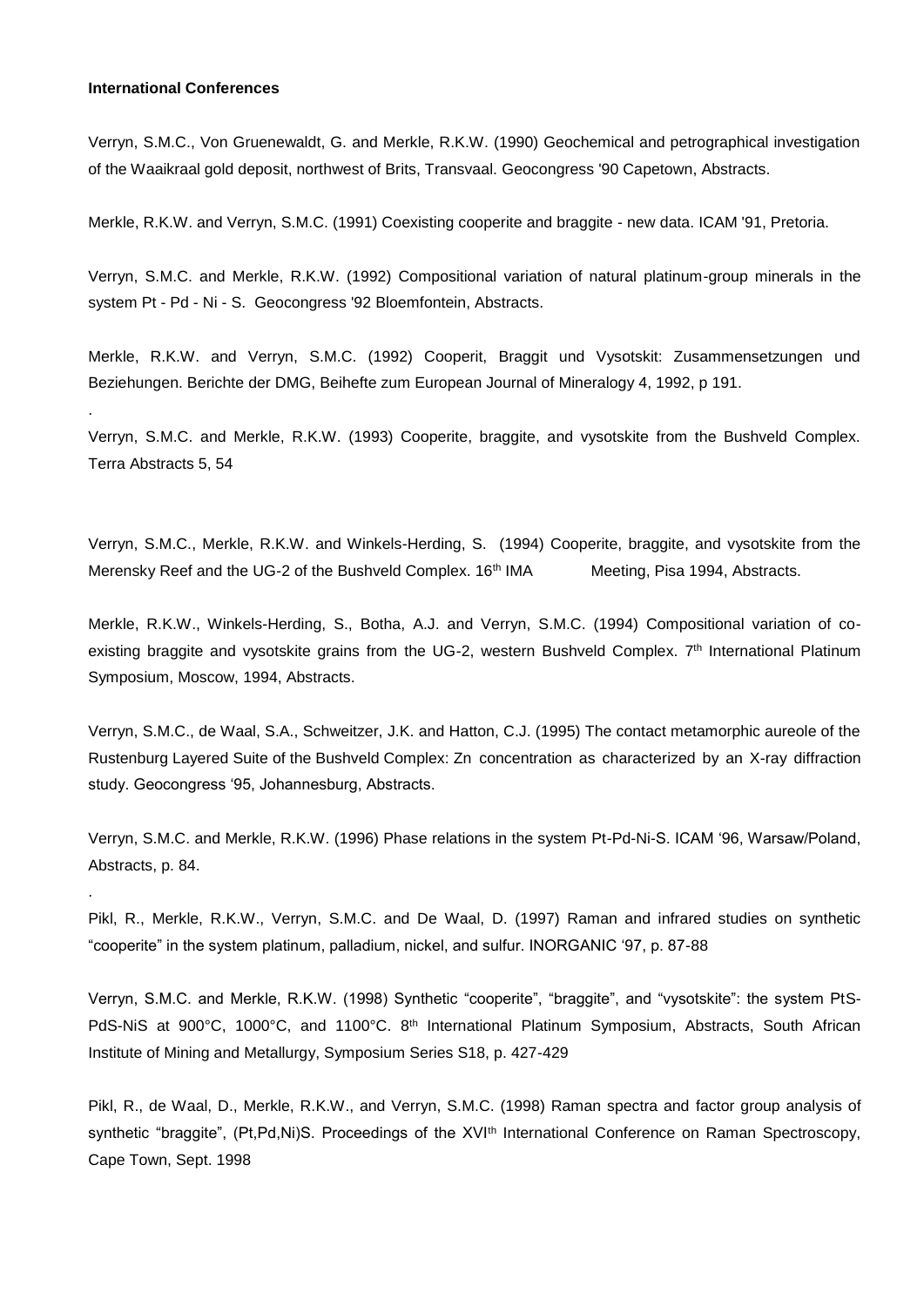Merkle, R.K.W., Loubser, M., and Verryn, S.M.C. (1998) The death of a platinum crucible: an epilogue. Analytica '98, Midrand, October 1998.

Verryn, S.M.C. and Merkle, R.K.W. (2000) Stability fields and Ni-content in synthetic "cooperite", "braggite", abd "vysotskite" between 1200EC and 700EC. ICAM2000, Göttingen, Germany, 13-21 July 2000

Focke, W.W., Labuschagne, F.J.W.J and Verryn, S.M.C. (2001) The use of XRD to determine the thermal decomposition products of Polyhydroxycarboxylic acid salts. Colloquium Spectroscopium Internationale, Pretoria, 8-13 July 2001

Merkle, R.K.W., Franklyn, C.B., Prozesky, V.M. and Verryn, S.M.C. (2001) Pt-Pd-Ni-sulphides: comparibility of analyses by electron microprobe, micro-PIXE, and Rutherford backscattering. +Colloquium Spectroscopium Internationale, Pretoria, 8-13 July 2001

Focke, W.W., Labuschagne, F.J.W.J, Prinsloo, L.C. and Verryn, S.M.C. (2001) The use of XRD, Infrared spoctroscopy and Svcanning Electron Microscopy to identification of the thermal decomposition mechanism of Polyhydroxycarboxylic acid salts. Colloquium Spectroscopium Internationale, Pretoria, 8-13 July 2001

De Villiers, J. P. R. and Verryn S. M. C. (2002) Low temperature oxidation reactions of  $M_3O_5$  in titania slags IMA2002 18th General Meeting of the International Mineralogical Association 1-6 September, Edinburgh, Great **Britain** 

Verryn S.M.C., F.J.W.J. Labuschagné, and W.W. Focke (2003) X-ray powder diffraction data for Ammonium D-Gluconate, C6H<sub>11</sub>O<sup>2</sup>7NH<sub>4</sub>+, Poster,

21st European Crystallographic Meeting, Durban, South Africa, 24-29 August 2003

Loubser, Maggi, Johan PR de Villiers, Sabine Verryn, Linda Prinsloo and Danita de Waal. Characterisation of XRF Fluxes using X-ray Diffraction and Raman Spectroscopy. CSI XXXIII, 7-12 September 2003, Granada Spain.

Verryn S.M.C., H.Pöllmann, & E.Kearsley (2004) The Use of Fe-Mn Submerged-arc Furnace Slag in Composite Portland Cement – a Pilot Study. International Conference on Applied Mineralogy (ICAM2004) Aguas de Lindoia, Brazil, 19-22 September 2004.

Pöllmann, H, Kersten, H, Stöber, S. Verryn, S & De Villiers, J. (2004) Die Verwendung von Ferromangan- und Silicomanganschlacken als pozzolanischer Zuschlag bei Zementen. Gesellschaft Deutscher Chemiker, Monogr. Bd.31, Tagung Bauchemie, Erlangen, Germany, 7-8 October 2004

Loubser, M. and S. M. C Verryn. XRF as an Exploration Tool. Geoscience Africa 2004 , 12 to 16 July 2004. University of the Witwatersrand, Johannesburg, South Africa.

Loubser, Maggi, Danita de Waal, Sabine Verryn, Linda Prinsloo and Johan PR de Villiers. Using all the tools in your Toolbox: How different Spectroscopic techniques could be used to elucidate problems associated with XRF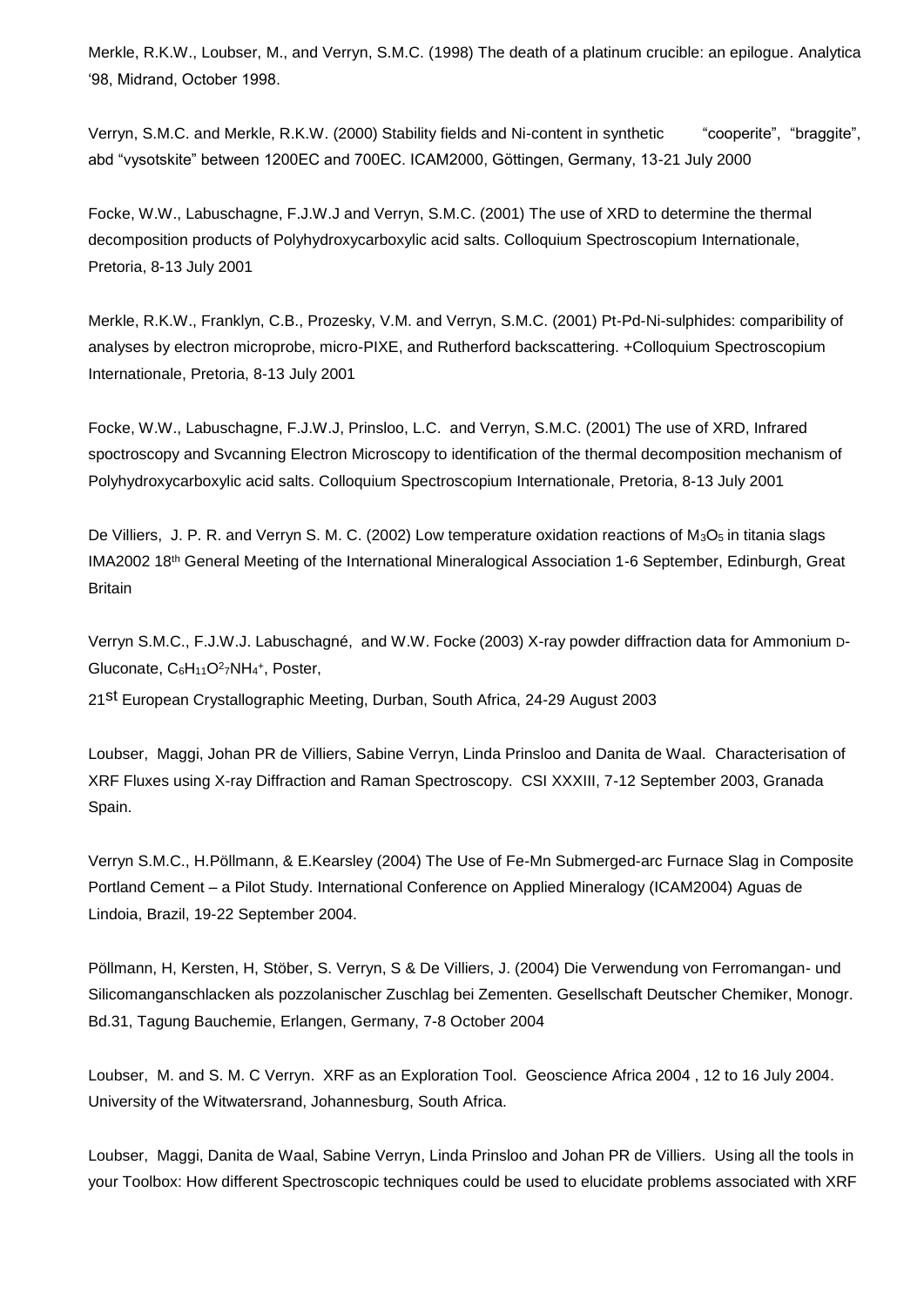sample preparation. AXAA 2005 National Schools, Conference and Exhibition.14 to 18 February 2005 Esplanade Hotel Fremantle, Perth WA

Verryn, SMC, Poellmann, H and Kearsley, E. A pilot study of the use of South African Fe-Mn, Si-Mn, Ptconverter and matte-smelting furnace slags in composite Portland cement" Global Slag Conference in Duesseldorf (Germany) in November14-15, 2005

Loubser, Maggi and Sabine M C Verryn. Combining XRF and XRD, analyses and sample preparation, to solve mineralogical problems. Geoanalysis 2006. September 19-21, 2006, Beijing

de Villiers, JPR and SMC Verryn The Use of XRD for Process Optimization in the Minerals and Metallurgical Industry. 24th European Crystallographic Meeting (ECM24), Marrakech 22-27 August 2007

Verryn S. M.C. and J. P.R de Villiers: XRD Rietveld analysis has developed into a versatile method for: Phase characterization of building materials and other industrial minerals. invited Presentation at the Building Materials Analysis 2007 6-8 Febuary 2006 in Halle/Saale, Germany

Verryn, S. M.C. and J. P.R de Villiers: Quantitative X-Ray powder diffraction analysis of iron-ore sinters. 19th General Meeting of the International Mineralogical Association (IMA), Kobe, Japan, July 23rd to 28th, 2006

de Villiers JPR and Sabine Verryn: The Use of XRD for Process Optimization in the Minerals and Metallurgical Industry. 24th European Crystallographic Meeting (ECM24), Marrakech 22-27 August 2007

Verryn, S.M.C. and R.K.W. Merkle (2008) Phase relationships in the system PtS-PdS-NiS: summary of previous results and new X-ray diffraction data. Goldschmidt 2008 , July 13 - 18 2008, Vancouver, Canada

de Villiers ,Johan and Sabine Verryn (2008) Modern x-ray diffraction methods for process optimization in the minerals industry – case studies, Ninth International Congress for Applied Mineralogy (ICAM 2008), 8-10 September 2008, Brisbane, Australia (Refereed)

Spicer, Esmé and Sabine Verryn (2008) Analysis of heavy mineral sands by Quantitative X-ray powder Diffraction and Mineral Liberation Analyzer, Ninth International Congress for Applied Mineralogy (ICAM 2008), 8-10 September 2008, Brisbane, Australia (Refereed)

Mogoru, Joseph and Sabine M.C Verryn (2008) The potential use of various metallurgical slag and fly ash from South Africa as cement extenders. Ninth International Congress for Applied Mineralogy (ICAM 2008), 8-10 September 2008, Brisbane, Australia (Refereed)

Kruger, Richard A and Sabine Verryn (2008) The pozzolanic reaction: Effect of mineralogy and morphology EuroCoalAsh 2008, October 6-8, 2008 The Westin Warsaw Hotel, Warsaw, Poland